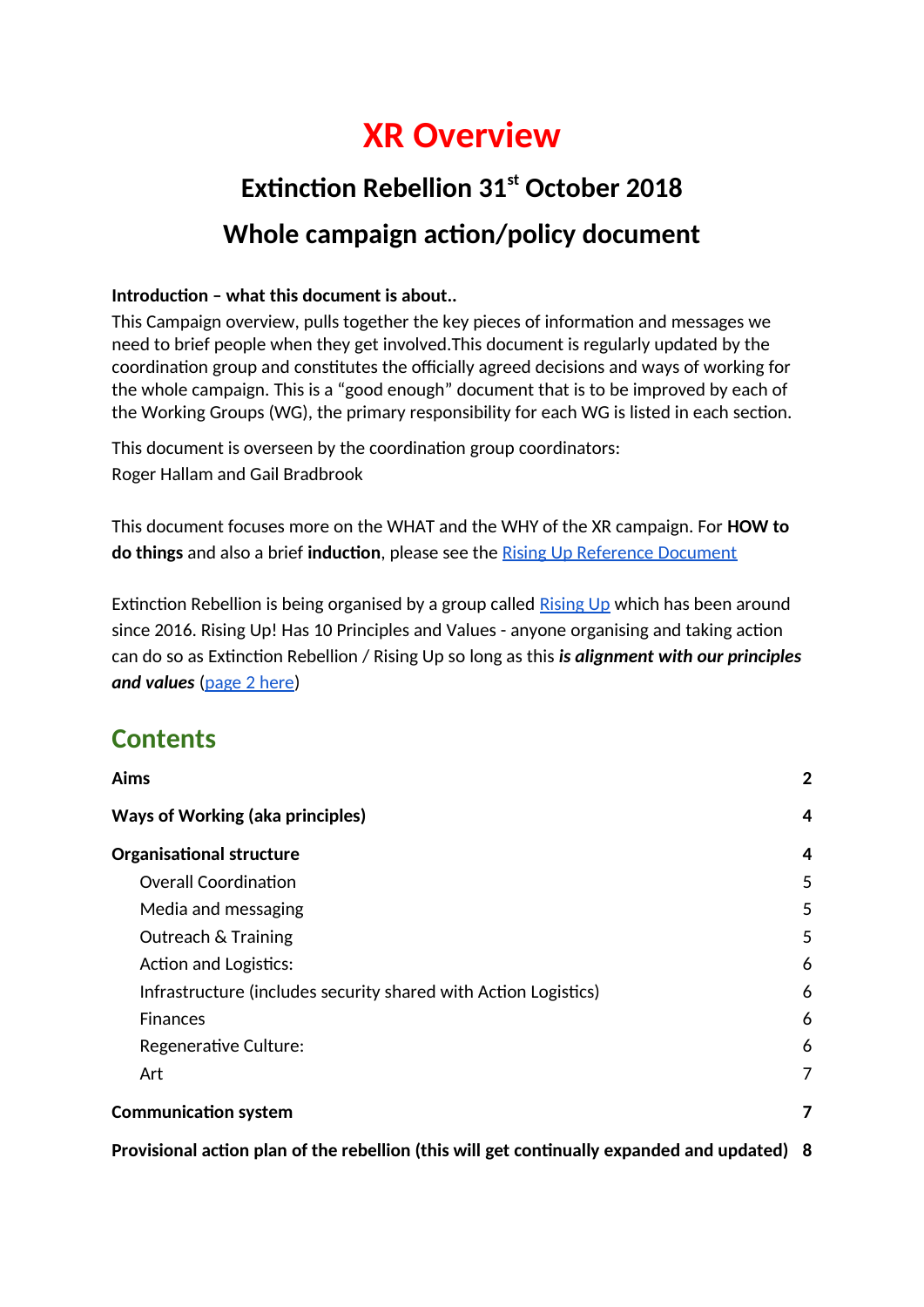| Organisational Good Practices for Extinction Rebellion: Rising From the Wreckage!<br>Minutes, Facilitation, Decision-making and working group processes | 10 |
|---------------------------------------------------------------------------------------------------------------------------------------------------------|----|
|                                                                                                                                                         | 10 |
| Minutes (Video on how to take minutes-6mins):                                                                                                           | 10 |
| Facilitation and meeting structure                                                                                                                      | 11 |
| <b>Standard Structure of meetings</b>                                                                                                                   | 11 |
| Meeting Agenda Template:                                                                                                                                | 12 |
| [Group] Agenda [Date]                                                                                                                                   | 12 |
| Some General principles of organisation                                                                                                                 | 13 |

#### <span id="page-1-0"></span>**Aims**

*(The Media and Messaging Working Group is primarily responsible for this section)* The rebellion is aiming to do the following:

- 1. To show to radical people (and internationally) that it is possible to have an "impossible" plan and carry out a rebellion – however small (or large!) and thus increase the "overton window" of acceptable discourse on the ecological crisis.
- 2. To create a national conversation about the ecological crisis and climate breakdown – including that our families/communities/society and state are facing existential threat. This includes to discuss our demands with the government/ political parties (see below). Also to support further uprisings to demand change off the back of the door we open.
- 3. To build structure, community and test prototypes in preparation for the coming structural collapse of the regimes of western "democracies" - now seen as inevitable due to stored up crisis. Thus preparing a foundation to transform society and resist fascism / other extremes. This includes creating Rising from the Wreckage- a Citizens Assembly based on sortition

Our overall ambition is an international rebellion that helps humanity to turn quickly onto a course that is compatible with life on earth. However we are unattached to this outcome, we also make these valiant efforts, to lead an honourable life in this time of grief, destruction and unravelling.

#### **Rebellion messaging and demands**

•We are in an Ecological crisis which includes a mass species extinction. Our course is set to societal collapse, the killing of millions and possibly billions of people, human extinction is possible, the future is bleak and our children are not safe.

•Change to avert the worst of the disaster is still technically and economically possible. It involves creating a world which is less frenetic and more beautiful; making the necessary changes will also create jobs. This is an emergency situation – action is urgent.

•Our Government isn't acting in accordance with what science and history tells us (e.g. the rise of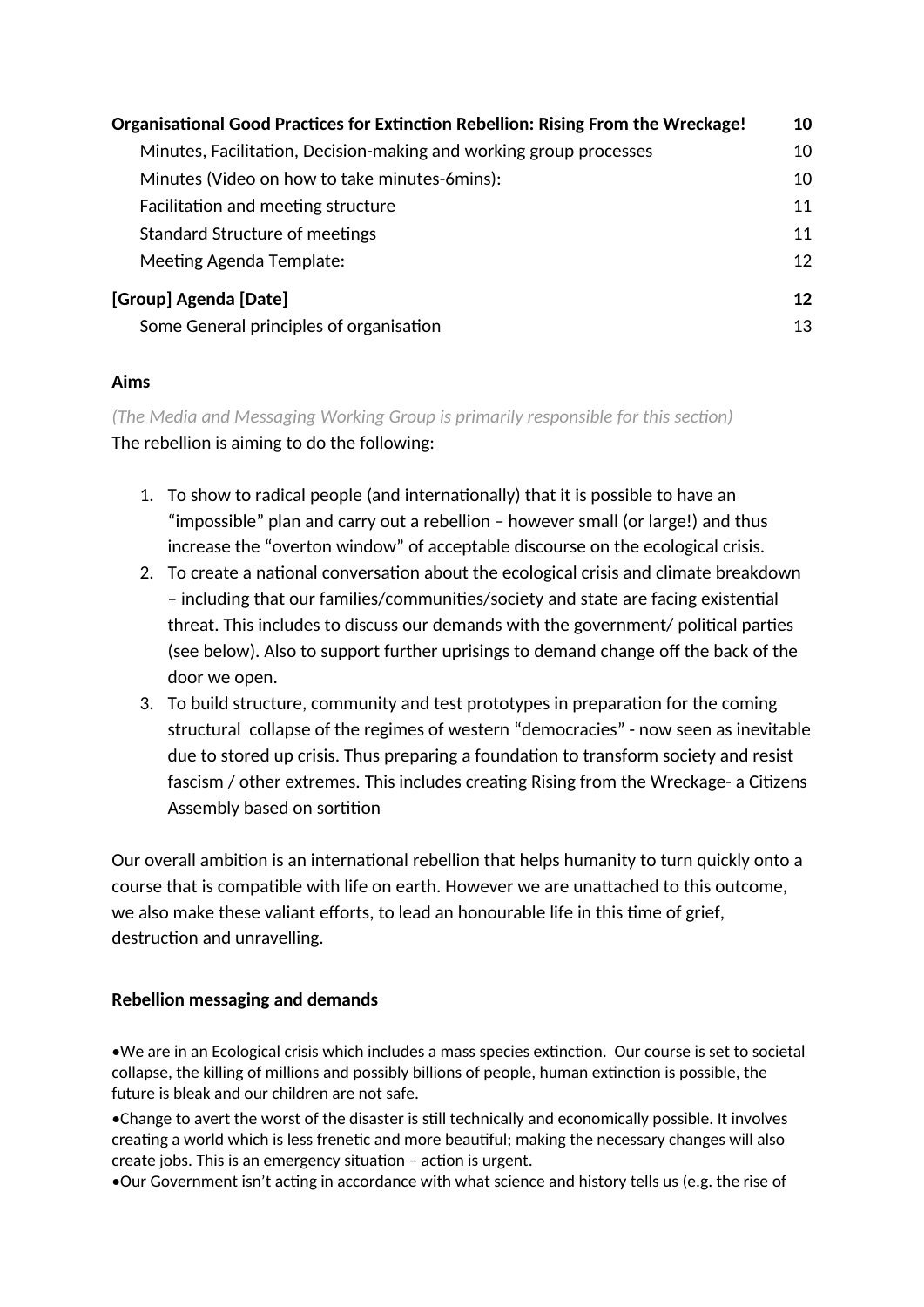fascism). Therefore our Government is criminally negligent. We have a moral duty to rebel, whatever our politics. Social science shows us that peaceful civil disobedience is an effective way to bring about change. Our lives have meaning when we follow our conscience and are willing to make sacrifices to protect what we love. We ask others who feel the same way to join our peaceful Rebellion.

We have three demands:

•That the Government must tell the truth about how deadly our situation is, it must reverse all policies not in alignment with that position and must work alongside the media to communicate the urgency for change including what individuals and communities need to do.

•The Government must enact *legally-binding* policy measures to reduce carbon emissions in the UK to zero by 2025 and take further action to remove the excess of atmosphere. It must cooperate internationally so that the global economy runs on no more than half a planets worth of resources. •By necessity these demands mean an initiative similar to those enacted at times of war. We do not however, hand further power to our Government, we demand a Citizens Assembly to oversee the changes, as we rise from the wreckage, creating a democracy fit for purpose.

#### <span id="page-2-0"></span>**Ways of Working (aka principles)**

#### *(The Regenerative Culture Working Group is primarily responsible for this section)*

This Rebellion draws together an alliance of individuals and groups who agree with it central aim and the following principles.

- The rebellion is explicitly committed to nonviolence, both internally and externally
- Externally towards the opponents this means always been polite and respectful even when provoked. This includes towards individuals who are police officers and security guards
- Internally this means treating each other with respect listening to each other, allowing each other time to speak (not speaking for too long!), apologising for errors, and directing criticism at actions not people.
- To organise in a decentralised way so that working groups are autonomous to get on with their tasks the best way they see fit and similarly with individuals who take on responsibilities. At the same time decisions should be based upon getting feedback from other people. A coordinating group will make decisions on behalf of the campaign on the basis of an pre-agreed action plan and after taking feedback.
- All individuals involved in creating the rebellion will be equally respected regardless of their role – whether supporting actions or taking part of them. We are all part of one team.
- There is no pressure to take on any role or job but if you do you are expected to carry it out and do it to the best of your ability. If you are unable to complete the task, seek help ASAP.
- Actions will be taken in an open way so that campaign, press and opposition people will know the general escalation plan of the campaign. At the same time the specific operational details of actions will only be known to those taking part and not be shared to the extent that it will undermine their ability to carry them out.
- The rebellion will be based upon a moral appeal to the public and to the opposition and we will endeavour to organise as effectively as we can while being detached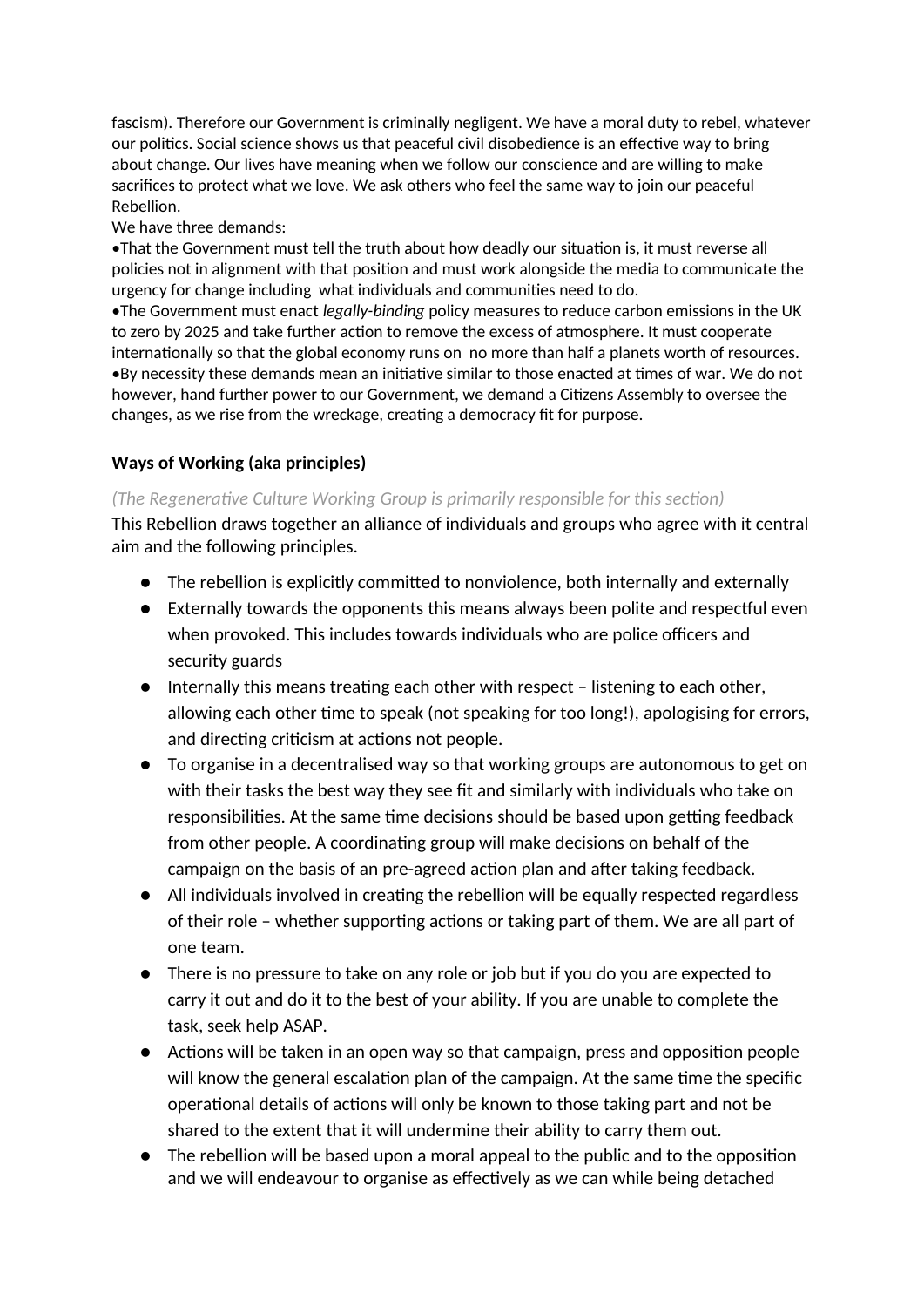from the outcomes. In this way will seek to avoid burnout from heightened and then disappointed expectations.

- **Conflicts and interpersonal criticism should never happen on social media**.
- Rising Up has 10 principles and values on [page 2 here-](https://docs.google.com/document/d/1l3h6R4kWJGYGxJd3sLbQdG8zjV4sj5bmlM4Z-9Tk5X8/edit#heading=h.ldkwcr94fux2)please endeavor to adhere to them and get help where you struggle. We have a conflict resolution process in the same document if needed.

#### <span id="page-3-0"></span>**Organisational structure and how decisions are made**

#### *(The Coordination Group is responsible for this section)*

The campaign will work in a structured and decentralised way based upon feedback and autonomy to get on with tasks [\(holocracy principles\)](https://www.holacracy.org/). So if you want to do things as XR you can! We suggest you get advice and feedback from at least two people and that you are responsible and accountable. You just need to meet our [principles and values.](https://docs.google.com/document/d/1l3h6R4kWJGYGxJd3sLbQdG8zjV4sj5bmlM4Z-9Tk5X8/edit#)

Given we have some online infrastructure (website, facebook page etc) a bank account and a database there is inevitably some centralisation. We want the working of power in XR to be sufficiently clear and transparent ,while balanced with the need to minimise bureaucracy and acknowledging the essential role of trust. "Central" decisions are made through the coordination group which is comprised of two people from the primary working groups (action and logistics, media and messages, outreach and training, regen culture, infrastructure). Each working group has 2 coordinators (many include subgroups which may also have coordinators). A trained/briefed facilitator who is not a coordinator is best to facilitate meetings. (Process for adding new coordinators - if one leaves is to ask within the group- "who do we think would be good at this role and are they willing to do it?" - if no one apparent then can ask outreach to help, if any bigger issues take to coordinators group). There are also secondary working groups- the research team, international outreach, art, finance (more may emerge). The secondary working groups and subgroups feed into the coordination decisions and thinking through the contacts they have and the holocracy process. This will need greater clarity of procedure and refinement of process in due course as the operation gets bigger. For now we feel it is "good enough" (Sept 2018) and this should be reviewed in Jan 2019. Anyone can make suggestions and requests of the coordination group by contacting the coordinators, and we will field them appropriately to the team - (however we have capacity issues and are mindful of co-option and infiltration mechanisms designed to drain energy - so we don't guarantee to answer them..again..trust..we are volunteers who are working as hard as we can). A more formal proposal process is below:

#### **Coordination Decision Making Process**

The coordination group is responsible for making decisions which affect the whole system. If such a decision is needed then a written proposal is put on the agenda with minimum 48 hours notice and people informed at previous meeting.

● If there is consensus to discuss it even it hasn't been given sufficient notice it can still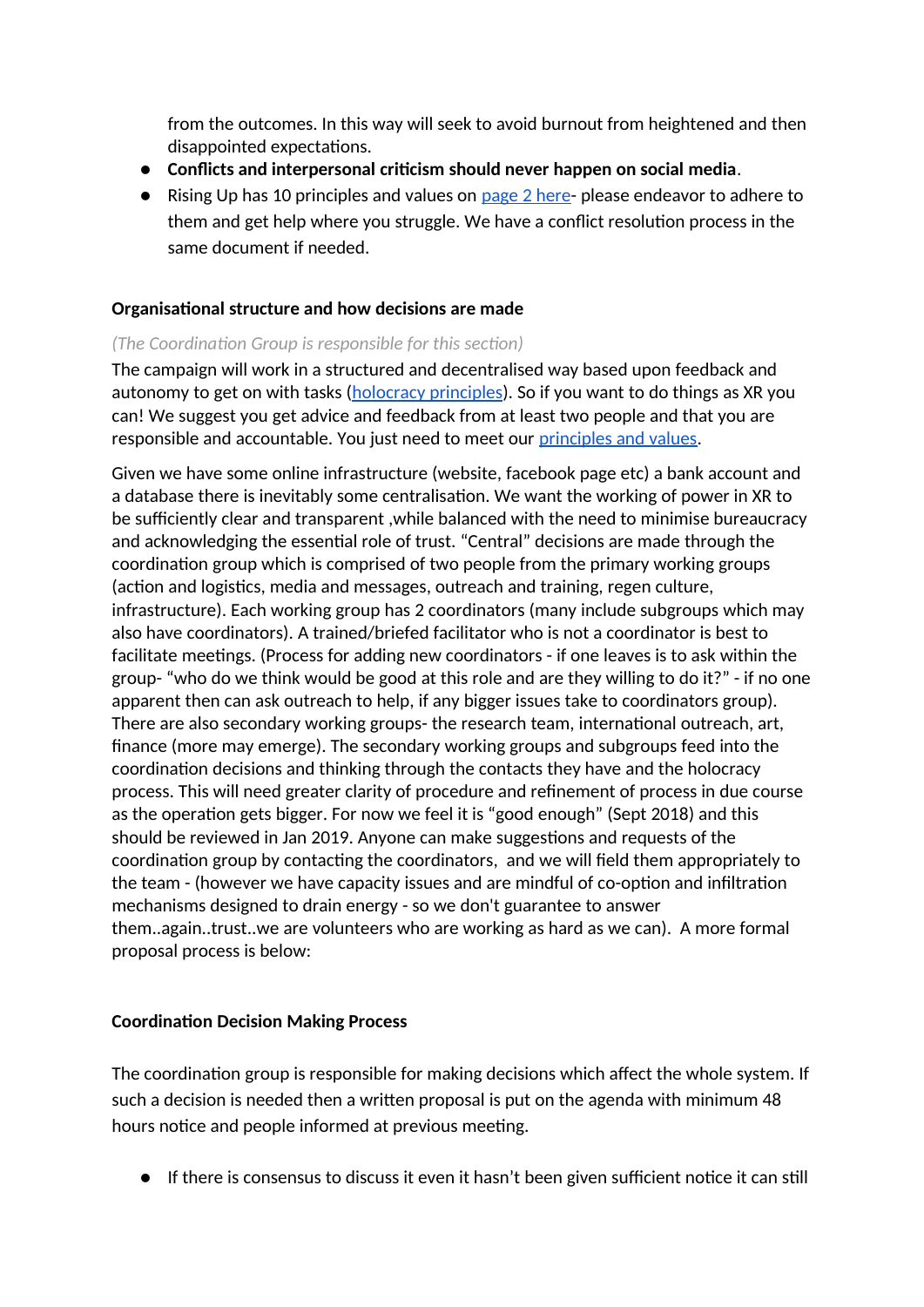go ahead with the proposal at the meeting, otherwise it is postponed to the next meeting.

- If the meeting agrees it then it become policy and is written into the action document for the whole campaign (under policies section).
- If there is no consensus then 3 people from the group are delegated to take feedback from interested parties and make a decision within a set time limit.
- The coordination group decides the time limit balances the need to get enough feedback and the need to get the decision made.
- Once the delegated group makes its decision it become agreed policy from that point onwards.
- If at any point a person or people want to change it then they can make a proposal which follows the process above but while this process takes place the existing policy remains in place until such time as it is changed.

#### <span id="page-4-0"></span>**Overall Coordination**

- Make rapid tactical decisions after taking feedback. To create letters and responses to the opposition during the escalation of the campaign.
- To initially set up the working groups and find and brief coordinators. Then to check the working groups are fulfilling their roles and work effectively with each other.
- To organise meetings of the whole campaign and get and train facilitators etc.
- To keep a written the plan of the campaign and update it and communicate these updates regularly to supporters and working groups.
- To create a budget for the campaign through liaising with WG requirements

The campaign will have the following working groups (and these groups could form subgroups). Each group has a coordinator/contact person who deals with all external and internal communications. (if the group gets larger then this can be split between 2 people).

#### **Below is listed the roles and responsibilities of the various working groups involved in the campaign. Updated information and contacts are held in our [reference document.](https://docs.google.com/document/d/1fPZsMjcQ9DA8LZomLpbMRF3LlceU_5R_tpV0WZj8Gz8/edit#heading=h.v23mj2rypl2r)**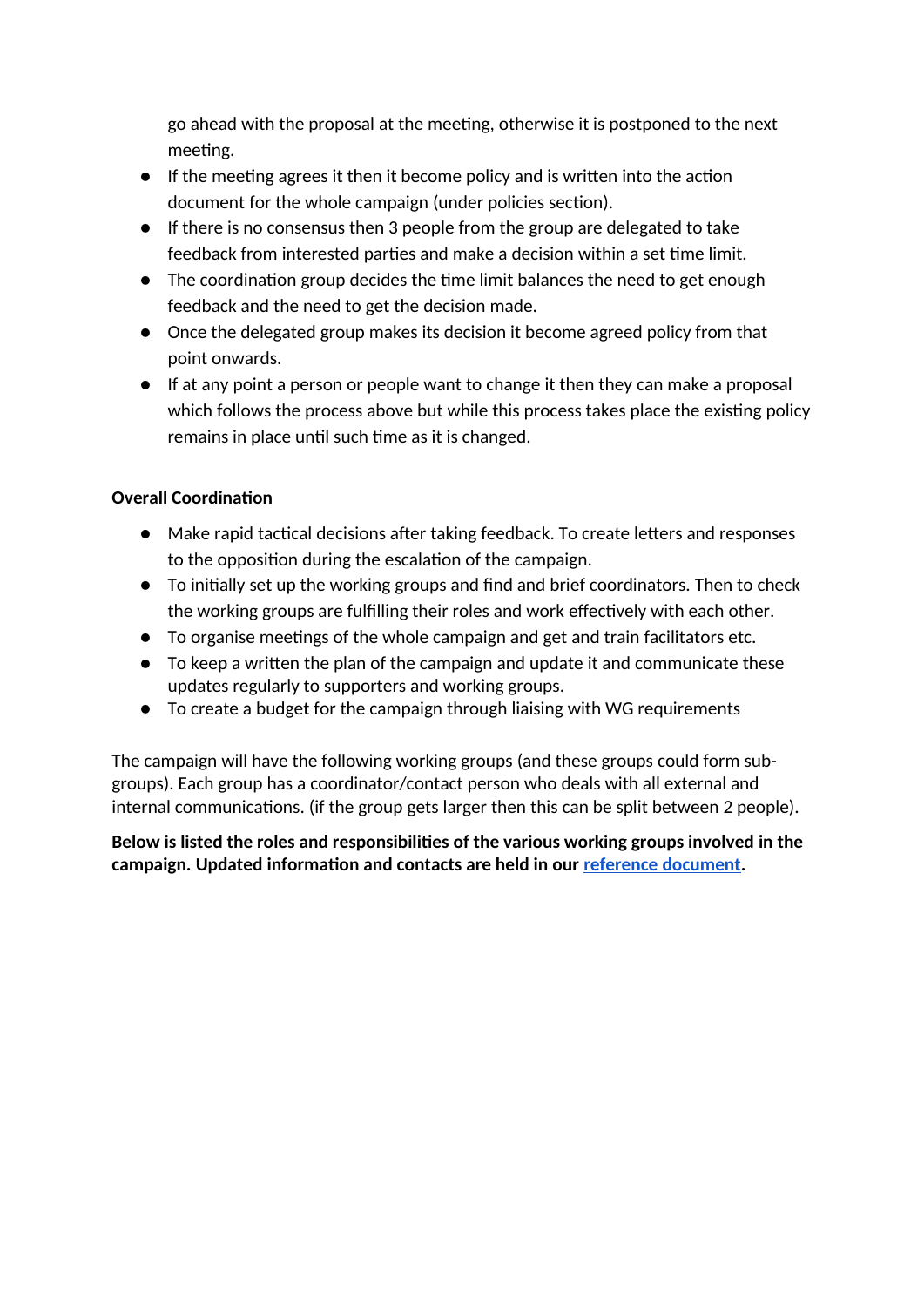

#### <span id="page-5-1"></span>**Organisational chart sept 2018**

#### **Media and messaging**

- To contact journalists and develop existing media contacts.
- To work out key framings, arguments and point and find and brief people to speak to the media.
- To write and send out press releases.
- To sort out social media plan twitter facebook etc and put it into practice.
- To create and carry out a written media plan coordinated with the action and logistics group.

#### <span id="page-5-0"></span>**Outreach & Training**

- To recruit and to train people, in order to enable them to take an ongoing part in the rebellion.
- To recruit people by going to events and groups to do call outs about the campaign
- To contact people and groups online to tell them about the campaign
- To let people know how to get involved both in the actions and organisation of the rebellion.
- To organise Non-violent Direct Action (NVDA) trainings for people to empower them to do the civil disobedience.
- To organise the formation of affinity groups and their consolidation.
- To give this Campaign Overview to new people and organise briefing for new people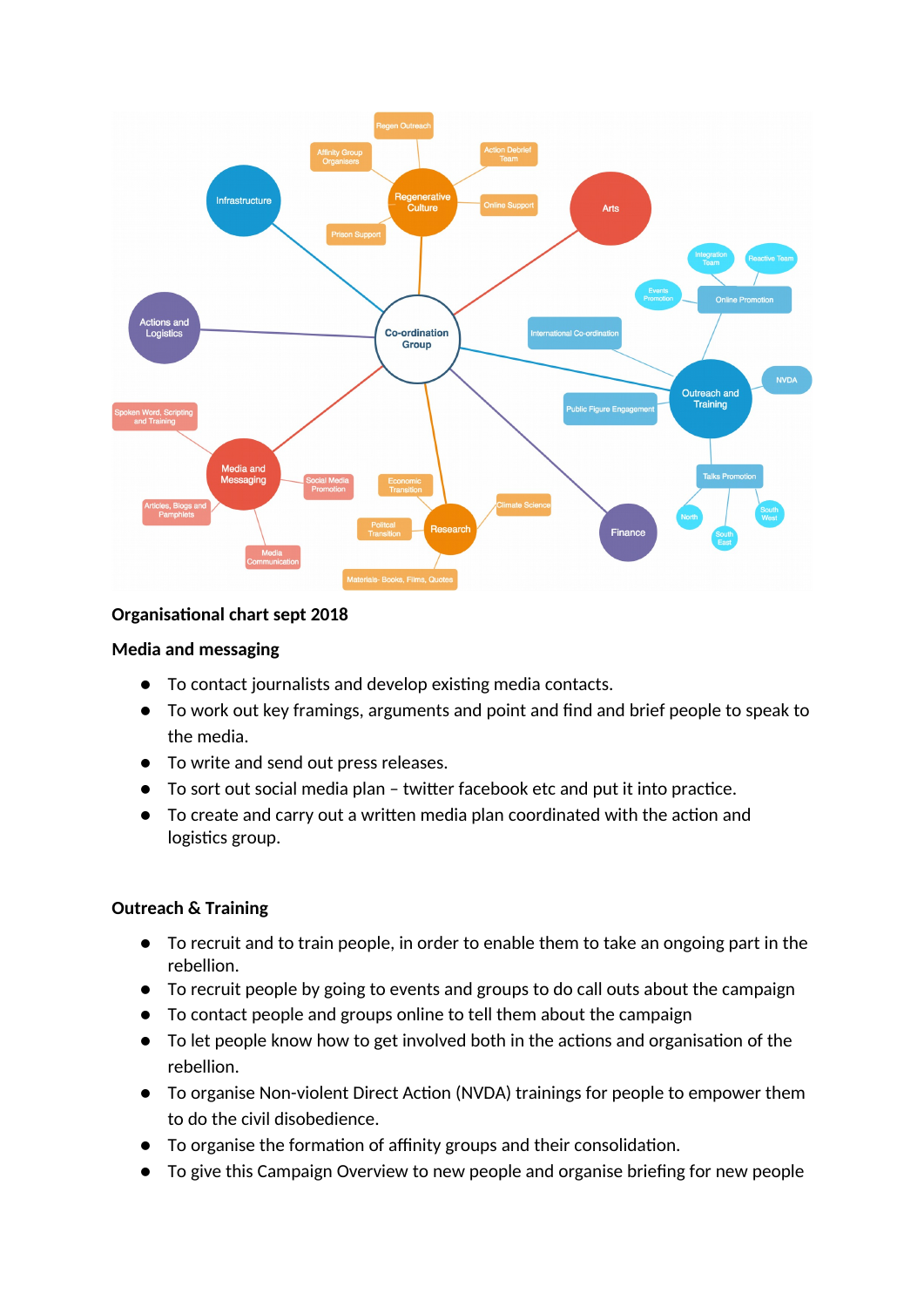at meetings.

● To ensure all people in the Working Groups get a briefing on the communication system.

#### <span id="page-6-3"></span>**Action and Logistics:**

- To develop in precise detail the general civil disobedience escalation of the campaign.
- To organise and prepare the options for actions.
- To liaise with the Outreach & Training WG regarding the NVDA trainings, and the content of those trainings.
- To brief affinity groups on logistics of action options e.g. getting materials, preparing backup, and preparing what happens when at the actions, etc.
- To liaise with affinity groups to enable them to organise their own actions.
- To coordinate affinity groups during the rebellion.
- To organise legal matters and liaise with solicitors.

#### <span id="page-6-2"></span>**Infrastructure (includes security shared with Action Logistics)**

- To sort of legal matters
- to deal with information systems
- To deal with the design of online presence eg website facebook etc
- To decide which core IT systems are used, and to provide training for those who use them

#### <span id="page-6-1"></span>**Finances**

- To facilitate the agreed budget of the campaign.
- To raise money for the campaign by contacting fund givers and donations from the public.
- To have a clear system for and to distribute money for expenses which is documented and transparent.

#### <span id="page-6-0"></span>**Regenerative Culture:**

- **●** To encourage a culture of care and respect.
- **●** To create procedures which aim to welcome people into the rebellion, that are designed to help people to feel supported and appreciated.
- **●** To help equip all people joining and taking part in NVDA / support roles with the relevant advice on practical and emotional wellbeing
- **●** To ensure people are swiftly informed of ways to engage in respectful and nonviolent communication, on- and off-line, e.g. briefing people at the beginning of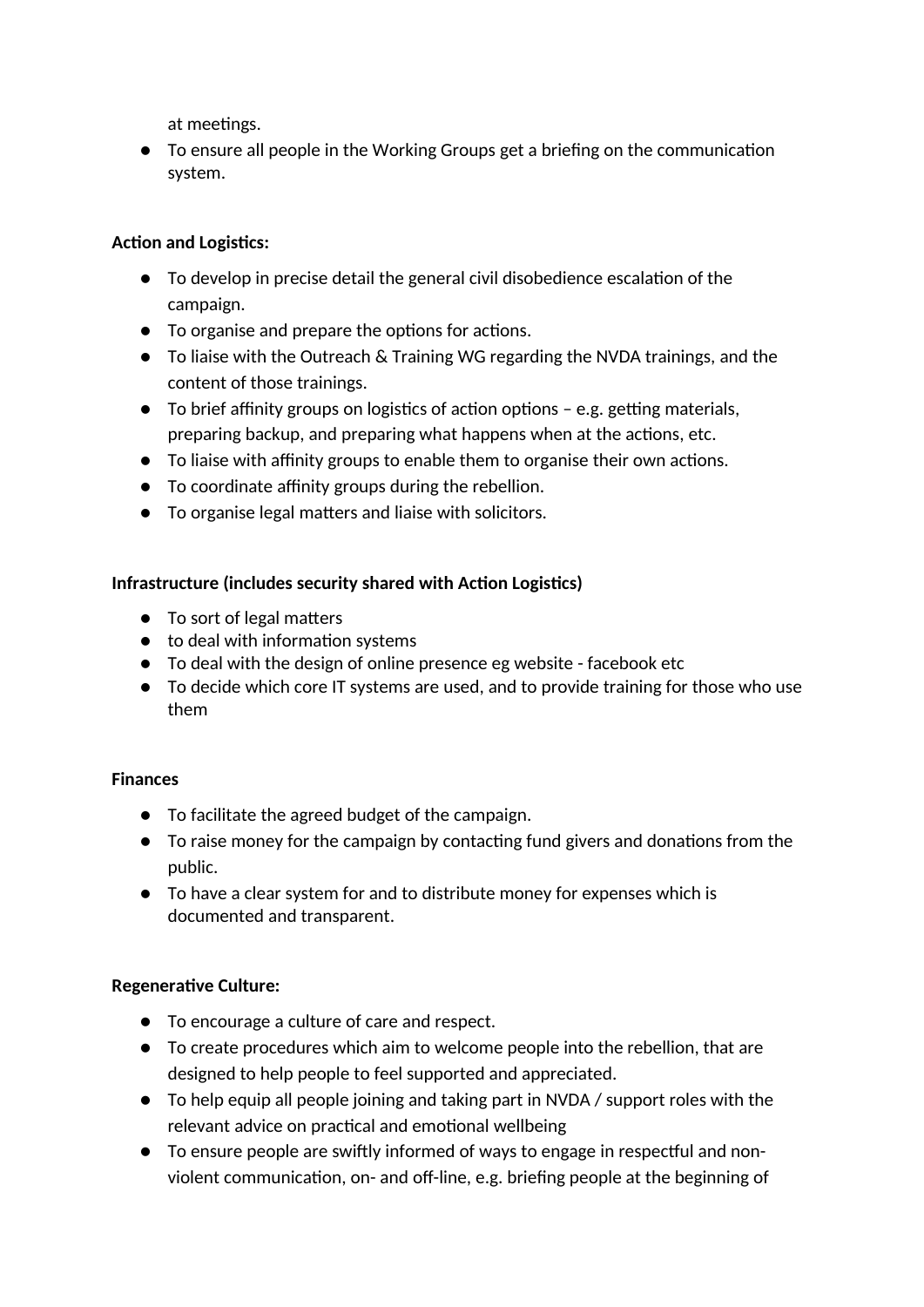meetings.

- **●** To design and implement a buddy/check-in system to support people during the campaign.
- **●** To create written documentation on specific details of what support people can expect before, during, and after actions
- **●** To coordinate support for people in prison and on court dates, liaising with affinity groups.
- **●** To support working/affinity groups to design and implement practical and emotional feedback sessions after the campaign which are well facilitated and based upon the principles of nonviolent communication.
- **●** To design and implement a clear & transparent disciplinary process to deal with anyone who is being disruptive, hassarrasing and/or disrespectful in campaign spaces, which may include asking people to leave the campaign.
- **●** To assist people who are in conflict by implementing the RisingUp Conflict Resolution Process.

<span id="page-7-1"></span>**Art**

- To contact artists and creative people to make the protests more attractive and newsworthy
- To work out what to do on this score and work with the action and logistics group to make these ideas happen
- To make arty things for actions
- To communicate with action and logistics on how art stuff interacts with plans actions etc

#### **Follow up**

- To look into all matter relating to translating the protests into concrete political changes - negotiating with the government, communicating demands, organising the national assembly
- To create a document on how the national assembly would work and the sortition selection process

#### <span id="page-7-0"></span>**Communication system**

#### *(The Coordinate Group and the Infrastructure Working Group are responsible for this section)*

The communications between people is set in such a way that everyone knows about how the system works (where information is stored) and communications are only received by those who want or need to receive them.

- 1. Googledocs each working group will have a googedoc only editable to people in the group the doc should include the following
- An intro on how the doc is laid out and how to input into it.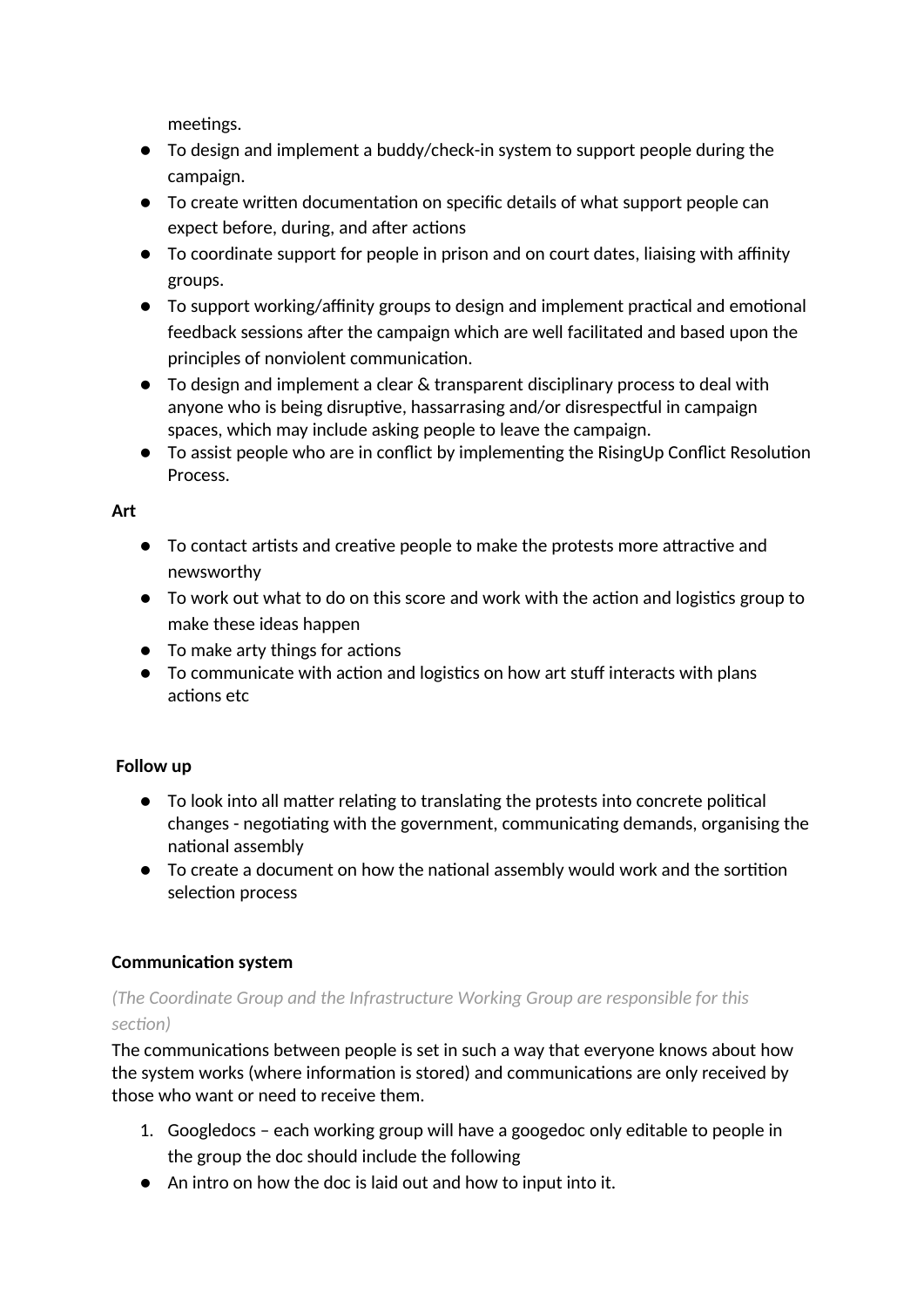- Contact details of the coordinators of the group and all the members (tel no email and facebook name)
- Links to all the googledoc /sheets which are presently used by the working group (eg events diary etc)
- The latest minutes laid out with the action points in bold. Only action points and decisions need to be recorded (see the appendix for more details)
- The key documents texts and procedures for the working group (with a indication on what is set i.e. agreed and what is still in process)
- 1. Basecamp each working group has its own basecamp Project where short term information which needs to be communicated to the all the members of the working group is stored. It will store all the agreed docs files and processes docs for the working group in the Docs & Files section. To avoid flooding people with notifications, Basecamp is NOT used for debates and ongoing 2-3 person dialogues except in the campfire space or pings between people working on specific tasks
- 2. Dialogues and debates between 2-3 people can happen by phone, email, Signal or facebook, etc.
- 3. Nonviolent communication should be used in all communications (speak from the "i", criticise actions not people, avoid blaming and labelling, own your own shit, etc)

#### <span id="page-8-0"></span>**Provisional action plan of the rebellion (this will get continually expanded and updated)**

*(The Actions and Logistics Working Group is primarily responsible for this section)*

A fair amount must be kept relatively secret for hopefully obvious reasons.

Key dates and public actions are in our events page of the facebook for XR:

[https://www.facebook.com/pg/ExtinctionRebellion/events/?ref=page\\_internal](https://www.facebook.com/pg/ExtinctionRebellion/events/?ref=page_internal)

Key dates are:

Oct 31st - Declaration of Rebellion

Nov 12th Period of rebellion begins

Nov 17th Public action

April 2019- International Rebellion

[https://docs.google.com/document/d/](https://docs.google.com/document/d/1prbxID3OH3OvHRBeTChw5h81uZMwbZ02o3q5t2eV-hQ/edit?usp=drivesdk) [1prbxID3OH3OvHRBeTChw5h81uZMwbZ02o3q5t2eV-hQ/edit?usp=drivesdk](https://docs.google.com/document/d/1prbxID3OH3OvHRBeTChw5h81uZMwbZ02o3q5t2eV-hQ/edit?usp=drivesdk)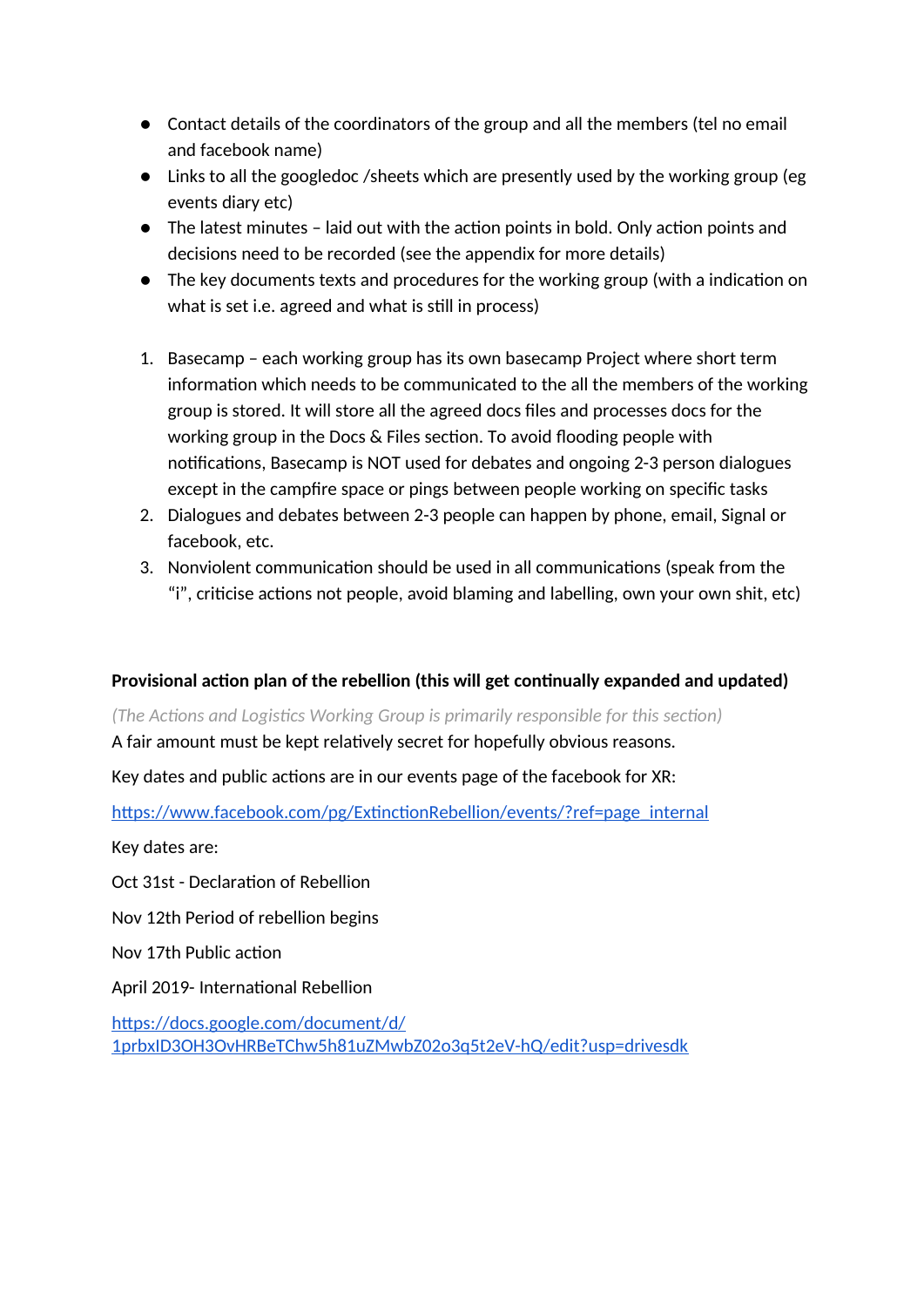#### **Appendix**

#### <span id="page-9-3"></span>**Organisational Good Practices for** *Extinction Rebellion: Rising From the Wreckage!*

#### <span id="page-9-2"></span>**Minutes, Facilitation, Decision-making and working group processes**

This is not an exhaustive list of established good practice RU, but it does cover some of the basics of good process. It would be good to get bedded into XR practice early on so it becomes the established norm.

#### <span id="page-9-1"></span>**Minutes [\(Video on how to take minutes-6mins\)](https://www.youtube.com/watch?v=HDFjOZUTTFI&t=2s):**

- There should be only one or two minute takers for regular meetings so they get into the role and become practiced at it.
- The minutes should be typed up in real time during the meeting by the minute taker within an online document, that others in the group have access to (i.e. googledoc)
- The minutes should not be in a new file but always in a minutes file or at the beginning of working groups main doc – as appropriate. The new minutes should be at the top of the document.
- Minutes should not give long summarises of discussion, and instead only contain **decisions made and action points** (who is doing what by when). The name of the people doing action points should be in bold and should always be present.
- The minute taker should take notice of when the facilitator confirms a decision is made or and action point is agreed.
- The minutes taker should check everyone is aware of where the minutes are viewable at the end of the meeting.
- The minutes should include a record of who wrote the minutes, who facilitated, who was present, and who was absent. This allows for transparency, and allows people to be checked-in with if they miss several meetings in a row.
- The minute taker should archive previous minutes in a separate document.

#### <span id="page-9-0"></span>**Facilitation and meeting structure**

- The facilitator should not be one of the coordinators and should be trained and certainly briefed before taking on this vital group process role.
- The facilitator should remind people to write up their action point in real time as they are decided so they have a list to take away with them after the meeting of what they are doing, with who, by when.
- The job of the facilitator is not just to keep a list of who want to speak ask people to speak in that order but to proactively building consensus in the groups so decisions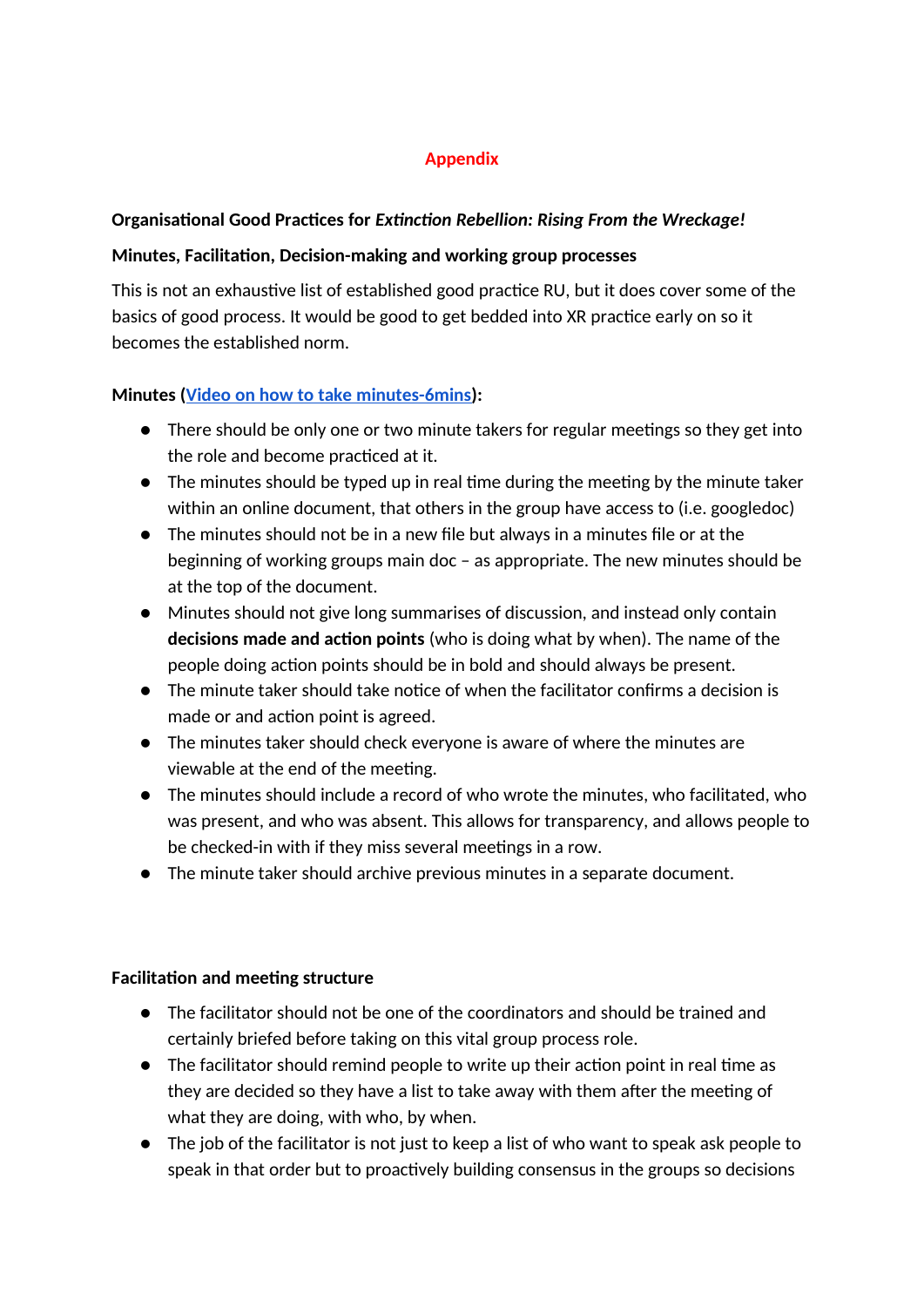and actions point can be agreed.

- This means
	- Defining the issue or proposal to be discussed and keeping the group on topic "that's an important point and we will deal with it later in the agenda. At the moment we are just working on sorting out issue x"
	- Continually summarising partial group agreed and remaining disagreement "that's great so we have decide the workshop will be on Thursday and we have now to decide which groups to invite"
	- Cutting decision short if the decision is effectively made and the nitty gritty which is uncontroversial can be delegated to one or two people to get on with (so precious meeting time can be saved) "That great so we will invite groups x y and z – so I suggest Fred and Jane organise how and when to contact them between themselves so we can get onto the next point on the agenda"
	- If there is not a consensus then suggest delegating the task to 2-3 people to find out more information – discuss creative solutions for the next week – or just to sort it out amongst themselves – as appropriate "So we have spent 10 minutes on this already and we seem to getting blogged down a bit – could Jane and Fred get together and try and sort out a creative solution and report back next week / and will let us know a decision they make, is that OK with everyone?"
	- Making sure decisions and action points are clear to the group and written down by the minute taker "Okay so what I am hearing is that we have made a decision to have the workshop next Thursday and the action point is that Jane and Fred are organising it – can we have that minuted -thanks"
	- Remind people of the time slots for each agenda items "so we have spent 10 minutes on this and we also have to discuss x y and z by 2pm so shall we decide a or b and then move on"

#### <span id="page-10-0"></span>**Standard Structure of meetings**

The agenda of meetings are to be put together by the group's coordinators *before* the meeting, ideally 1 day before the meeting.

- 1. Meeting should always start within 10 minutes of the official start time so the groups does not waste time subconsciously thinking "I can be late because it always starts late". Late people are reminded this is the convention.
- 2. Go round check in names and how people are doing, with a view to helping them be present for the meeting
- 3. Report back on the action points from the previous meeting note THIS IS NOT A TIME FOR DISCUSSION.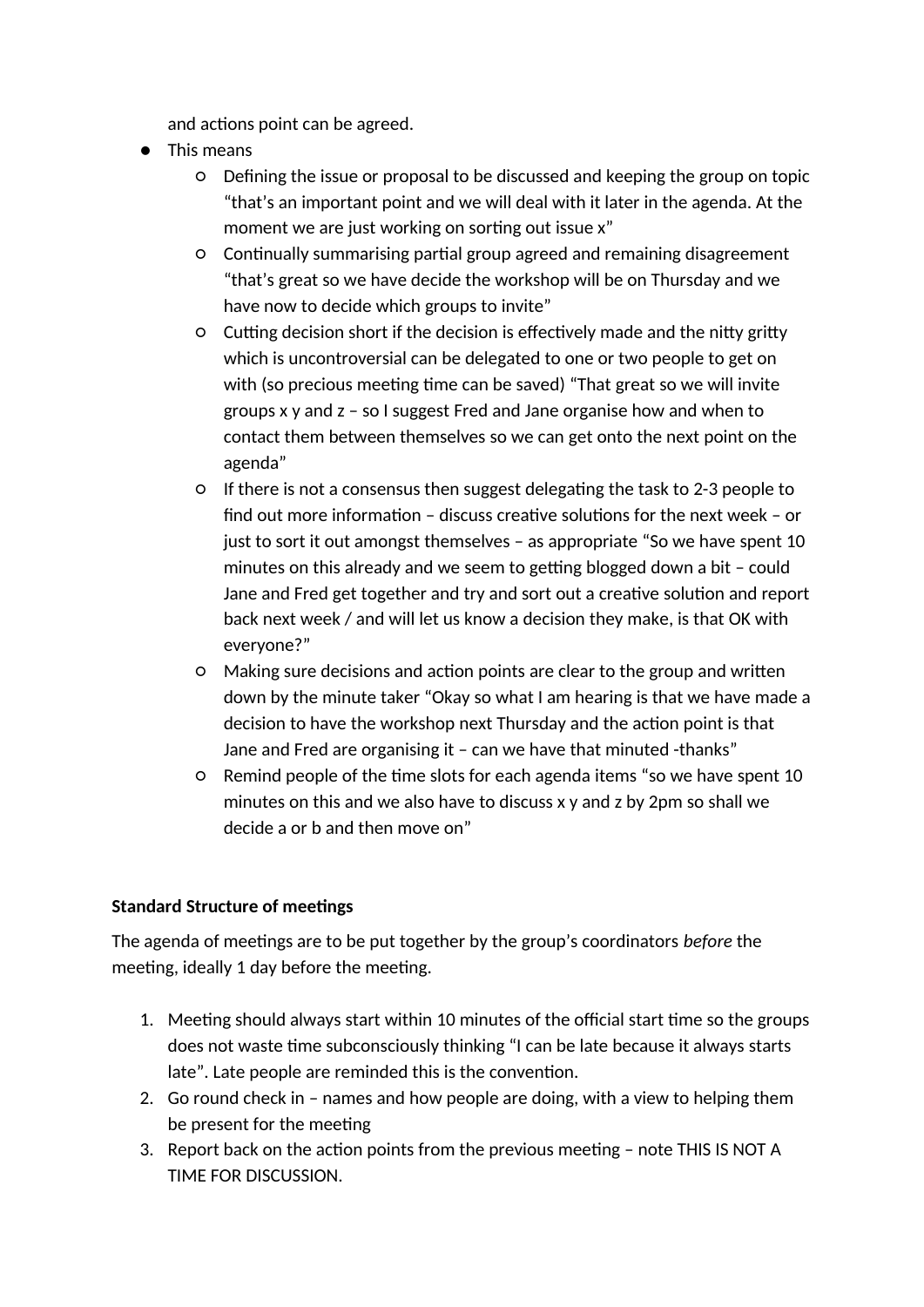- a. Any action points not completed to be noted as such, and if still relevant, noted as action points that still need doing.
- b. If further discussion is needed, add these to the agenda and DO NOT START DISCUSSING THEM.
- c. If people aren't present who said they'd do action points, and the status of those tasks is unknown, then someone is to be assigned to follow-up with them and check on the status, to ensure critical tasks are not dropped.
- 4. Confirmation of the agenda, asking for addition items them need adding, outlining a broad plan for time allocation for each point, and the finishing time of the meeting. For example: "okay so we have 6 points I suggest we have 10 minutes approximately on each on and we will finish the meeting in 1 hours time at 2 pm". Items added at this time are generally to be added at the end of the agenda.
- 5. Regular business meeting should be no longer than 1.5 hours, as concentration dramatically decreases after that – have break for 5 minutes if needs be – and if there's lots of the agenda still to do then it's probably a sign the sub groups need to form to deal with specialist areas.
- 6. At the end of the meeting people quick tell the group their action points (no discussion) so they are accountable to the group for the jobs they have taken on.
- 7. *Always* agree on the time and date of the next meeting, and who will ensure the meeting will happen (e.g. creating the GoToMeeting link and sending it out)

<span id="page-11-1"></span>**Meeting Agenda Template:**

# <span id="page-11-0"></span>**[Group] Agenda [Date]**

**Minutes**: **Facilitator**: **Present**: **Absent**:

- 1. Check-ins
- 2. Regenerative Culture reminder no public space (inc email) calling out- please deal with stuff on phone / face2face directly, there is an RU [conflict resolution process,](https://docs.google.com/document/d/1l3h6R4kWJGYGxJd3sLbQdG8zjV4sj5bmlM4Z-9Tk5X8/edit#heading=h.by47ggyecnxt) slow down your 'yes', return tasks if you can't do them, and please be on time!
- 3. Actions review of the Minutes of the last meeting NOT A DISCUSSION
	- a. Action points that were not completed / have unknown status due to absence:
- 4. Reports from Subgroups
- 5. Anything to add to agenda?
- 6. [AGENDA ITEMS]
- 7. Items postponed until the next meeting: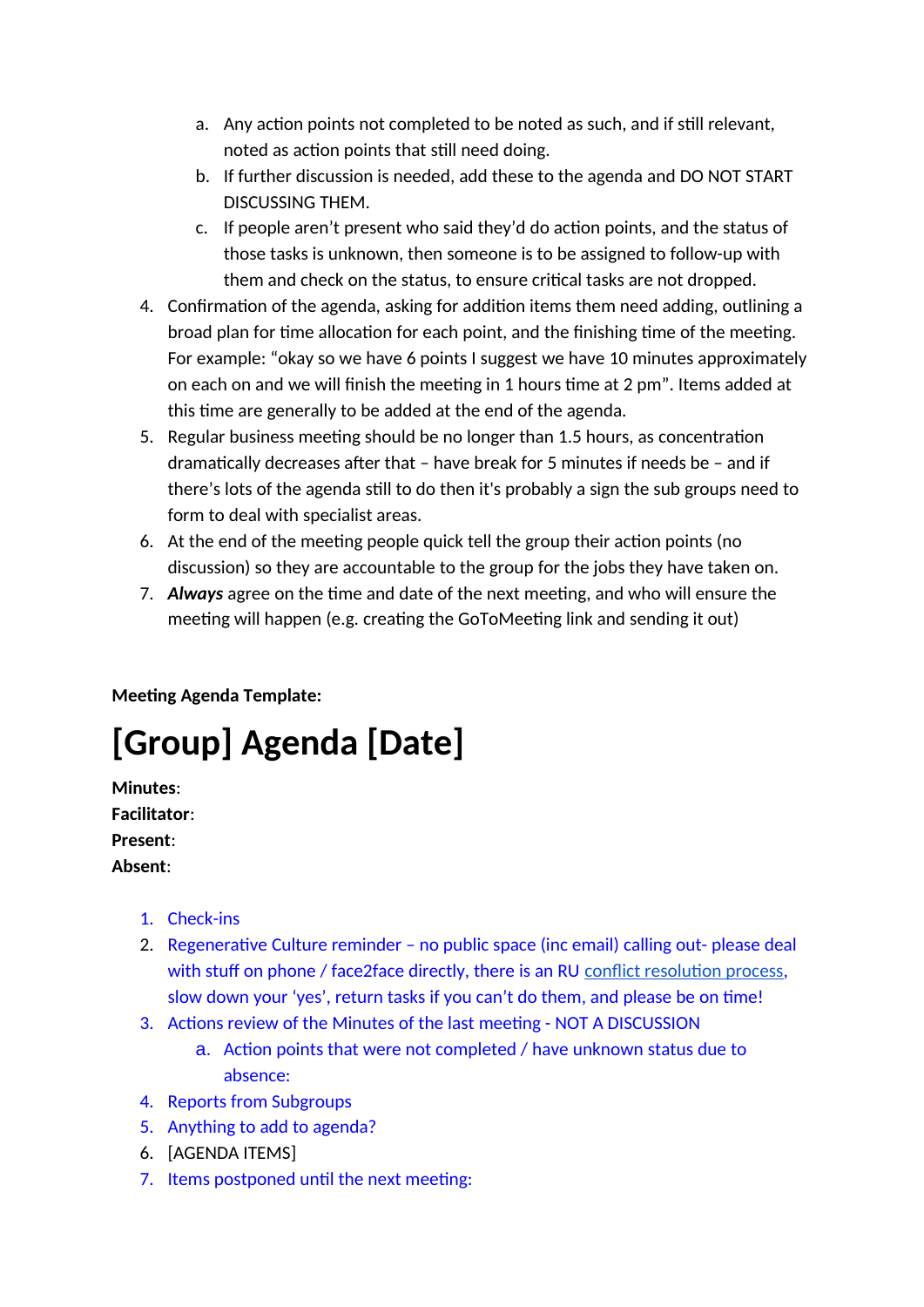#### 8. Next meeting

- a. Date and time:
- b. **ACTION**: \_\_\_\_\_ to schedule GoToMeeting [\(video on how to do this- 3mins\)](https://www.youtube.com/watch?v=8d6r-JfJdXw), Add to [XR calendar](https://docs.google.com/spreadsheets/d/1mv-UNs3KhvUY1wi_IRb4OcjAmKNkj01Hb-MZtFsAS9Y/edit#gid=0) and post on [Basecamp](https://3.basecamp.com/3559494/projects) ASAP, text absent group members to let them know the next meeting time, and invite group members using the [GoToMeeting+GoogleCalendar widget.](https://support.logmeininc.com/gotomeeting/help/install-gotomeeting-in-google-calendar-g2m010090) Then copy+paste the [agenda](http://docs.google.com/document/d/1gN92NvQEAw4MJ5rNAf3kVIJtLcc3KDUJVVYHQjtB-9E/edit#heading=h.2nueq836q3y4)  [template](http://docs.google.com/document/d/1gN92NvQEAw4MJ5rNAf3kVIJtLcc3KDUJVVYHQjtB-9E/edit#heading=h.2nueq836q3y4) for the next meeting.
- 9. 1 or 2 word check-out go-round

#### <span id="page-12-0"></span>**Some General principles of organisation**

These are taken from holocracy principles and practices and people may need reminding of them to avoid confusion which can lead to conflict.

- People do not have to take on jobs or roles but if they do they are accountable to the group for getting them done.
- People are autonomous in doing the role or job in the best way they can using the rule of thumb of checking something they plan to do with 2 people before they do it to get feedback.
- No one should criticise another way of working of how they choose to do their job or role unless there are clear grounds for it negatively affecting the role and responsibilities for the whole group.
- The same applies to working groups they are autonomous to get on with the proscribed role in the best way they see fit and to take feedback before key decisions – but the final decision is the groups. Other individuals or groups can only question the decision or action if there are clear grounds that it effect the aims of the whole organisation – in which case it is discussed by the Coordination Group.
- The Coordination Group aims to
	- Define clearly the roles and responsibilities of each group so there is A) not overlap with other working group, or B) no gap where an area of work is not getting done because it is not any groups responsibility. So in the case of A it decides which group gets to take on the role, and in the case of B allocated that role to a working group – this is written down in this Campaign Overview document, and the coordinators need to be aware of the remit of their working group.
- In the case of a WG coordinator being absent for more than **3** coordinators' meetings an attempt at communication and discussion shall be made, if the absent person is unreachable/unresponsive then the overall coordinators group has the ability to ask for a **new** coordinator to be chosen from the WG in question (all WGs to have 2 coordinators at all times) in order to keep the WG functioning